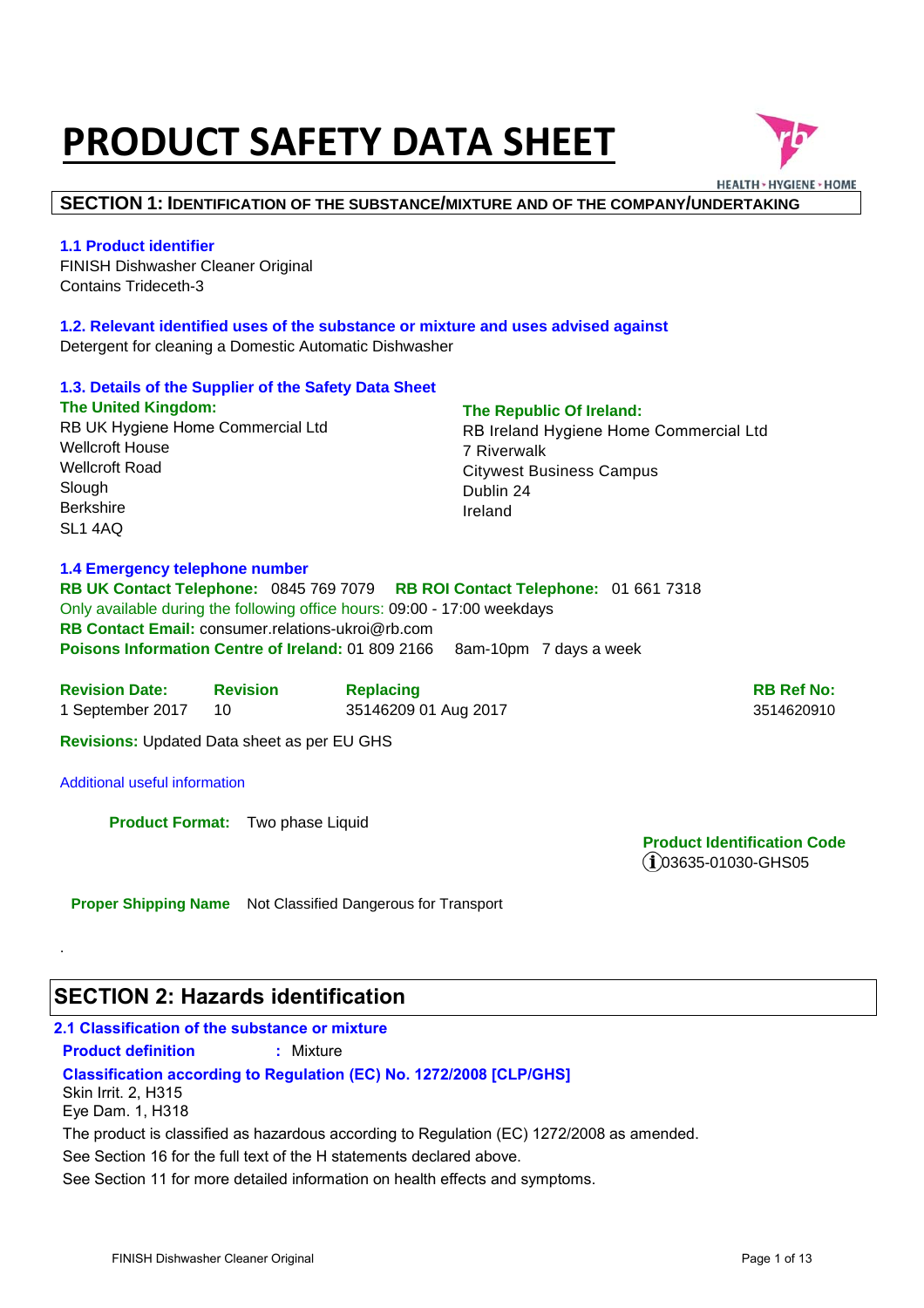## **SECTION 2: Hazards identification**

| <b>2.2 Label elements</b>                                                                                                                                       |                                                                                                                                                                                                                                       |
|-----------------------------------------------------------------------------------------------------------------------------------------------------------------|---------------------------------------------------------------------------------------------------------------------------------------------------------------------------------------------------------------------------------------|
| <b>Hazard pictograms</b>                                                                                                                                        |                                                                                                                                                                                                                                       |
|                                                                                                                                                                 |                                                                                                                                                                                                                                       |
|                                                                                                                                                                 |                                                                                                                                                                                                                                       |
| <b>Signal word</b>                                                                                                                                              | Danger                                                                                                                                                                                                                                |
| <b>Hazard statements</b>                                                                                                                                        | : Causes serious eye damage.<br>Causes skin irritation.                                                                                                                                                                               |
| <b>Precautionary statements</b>                                                                                                                                 |                                                                                                                                                                                                                                       |
| <b>General</b>                                                                                                                                                  | Keep out of reach of children. If medical advice is needed, have product container<br>or label at hand.                                                                                                                               |
| <b>Prevention</b>                                                                                                                                               | : Wear protective gloves. Wear eye or face protection. Wash hands thoroughly after<br>handling.                                                                                                                                       |
| <b>Response</b>                                                                                                                                                 | IF IN EYES: Rinse cautiously with water for several minutes. Remove contact<br>lenses, if present and easy to do. Continue rinsing. Immediately call a POISON<br>CENTER or physician. IF ON SKIN: Wash with plenty of soap and water. |
| <b>Storage</b>                                                                                                                                                  | : Not applicable.                                                                                                                                                                                                                     |
| <b>Disposal</b>                                                                                                                                                 | : Not applicable.                                                                                                                                                                                                                     |
| <b>Hazardous ingredients</b>                                                                                                                                    | : Isotridecanol, ethoxylated                                                                                                                                                                                                          |
| <b>Supplemental label</b><br>elements                                                                                                                           | <b>Ingredient Declaration:</b>                                                                                                                                                                                                        |
|                                                                                                                                                                 | 5 - < 15 % non-ionic surfactants,<br>Perfumes (for all flankers)                                                                                                                                                                      |
| <b>Annex XVII - Restrictions</b><br>on the manufacture,<br>placing on the market and<br>use of certain dangerous<br>substances, mixtures and<br><b>articles</b> | : None                                                                                                                                                                                                                                |
| <b>Special packaging requirements</b>                                                                                                                           |                                                                                                                                                                                                                                       |
| <b>Containers to be fitted</b><br>with child-resistant<br>fastenings                                                                                            | : Not applicable.                                                                                                                                                                                                                     |
| Tactile warning of danger : Not applicable.                                                                                                                     |                                                                                                                                                                                                                                       |
| <b>2.3 Other hazards</b>                                                                                                                                        |                                                                                                                                                                                                                                       |
| Other hazards which do<br>not result in classification                                                                                                          | : None known.                                                                                                                                                                                                                         |

## **SECTION 3: Composition/information on ingredients**

| <b>Product/ingredient name</b>     | <b>Identifiers</b>                                               | $\%$      | <b>Regulation (EC) No.</b><br>1272/2008 [CLP] | <b>Type</b> |
|------------------------------------|------------------------------------------------------------------|-----------|-----------------------------------------------|-------------|
| Citric acid                        | REACH #:<br>01-2119457026-42<br>EC: 201-069-1<br>CAS: 77-92-9    | ≥10 - ≤25 | Eye Irrit. 2, H319                            | [1]         |
| Isotridecanol, ethoxylated         | REACH #:<br>01-2119976362-32<br>EC: 500-241-6<br>CAS: 69011-36-5 | ≤10       | Acute Tox. 4, H302<br>Eye Dam. 1, H318        | [1]         |
| FINISH Dishwasher Cleaner Original |                                                                  |           | Page 2 of 13                                  |             |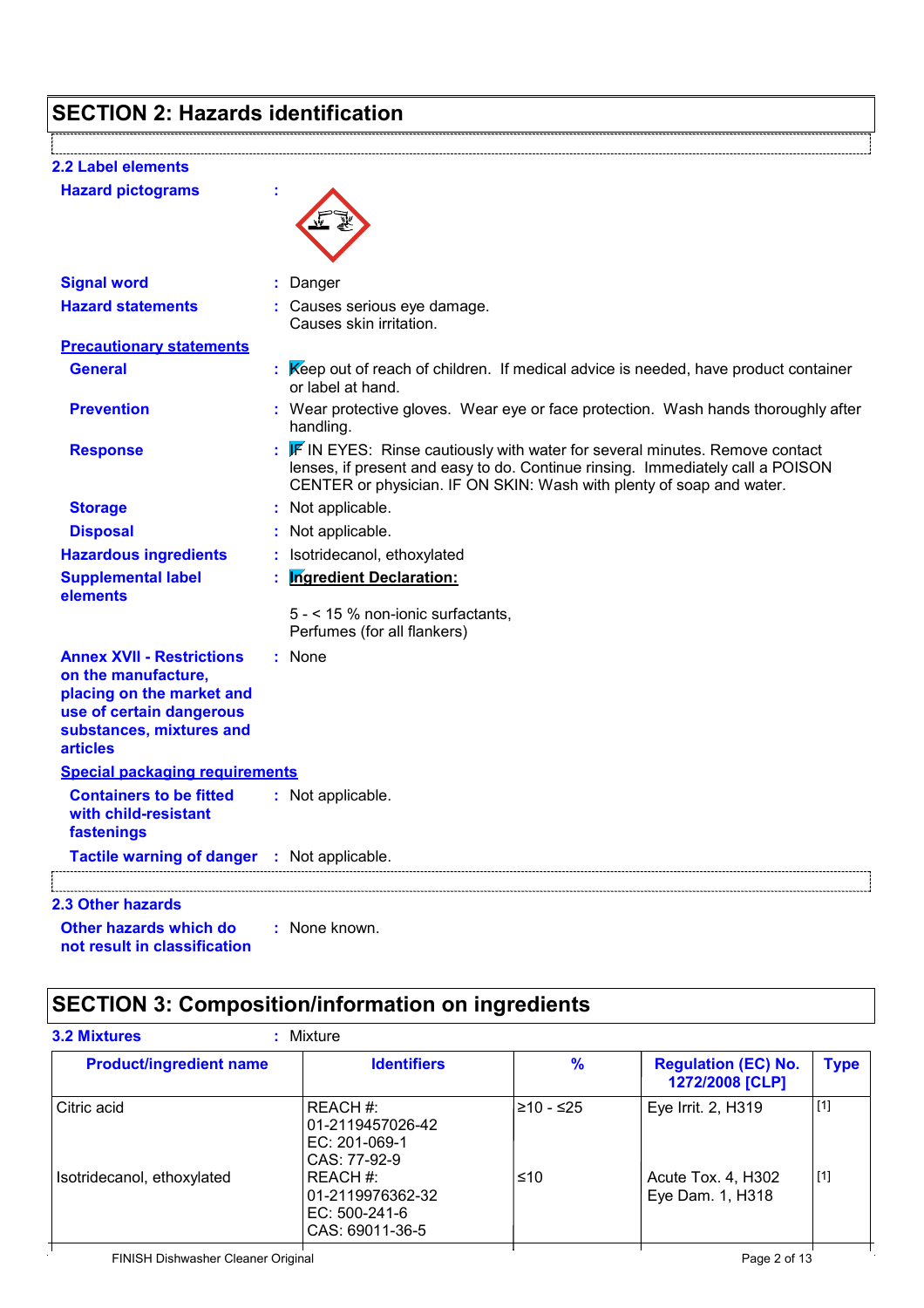## **SECTION 3: Composition/information on ingredients See Section 16 for the full text of the H statements declared above.**

There are no additional ingredients present which, within the current knowledge of the supplier and in the concentrations applicable, are classified as hazardous to health or the environment, are PBTs, vPvBs or Substances of equivalent concern, or have been assigned a workplace exposure limit and hence require reporting in this section.

Type

[1] Substance classified with a health or environmental hazard

[2] Substance with a workplace exposure limit

[3] Substance meets the criteria for PBT according to Regulation (EC) No. 1907/2006, Annex XIII

- [4] Substance meets the criteria for vPvB according to Regulation (EC) No. 1907/2006, Annex XIII
- [5] Substance of equivalent concern

Occupational exposure limits, if available, are listed in Section 8.

### **SECTION 4: First aid measures**

### **4.1 Description of first aid measures**

| <b>Eye contact</b>                | : Get medical attention immediately. Call a poison center or physician. Immediately<br>flush eyes with plenty of water, occasionally lifting the upper and lower eyelids.<br>Check for and remove any contact lenses. Continue to rinse for at least 10 minutes.<br>Chemical burns must be treated promptly by a physician.                                                                                                                                                                                                                                                                                                                                                                                                                                                                                                                                                          |
|-----------------------------------|--------------------------------------------------------------------------------------------------------------------------------------------------------------------------------------------------------------------------------------------------------------------------------------------------------------------------------------------------------------------------------------------------------------------------------------------------------------------------------------------------------------------------------------------------------------------------------------------------------------------------------------------------------------------------------------------------------------------------------------------------------------------------------------------------------------------------------------------------------------------------------------|
| <b>Inhalation</b>                 | Get medical attention immediately. Call a poison center or physician. Remove<br>victim to fresh air and keep at rest in a position comfortable for breathing. If it is<br>suspected that fumes are still present, the rescuer should wear an appropriate mask<br>or self-contained breathing apparatus. If not breathing, if breathing is irregular or if<br>respiratory arrest occurs, provide artificial respiration or oxygen by trained personnel.<br>It may be dangerous to the person providing aid to give mouth-to-mouth<br>resuscitation. If unconscious, place in recovery position and get medical attention<br>immediately. Maintain an open airway. Loosen tight clothing such as a collar, tie,<br>belt or waistband.                                                                                                                                                  |
| <b>Skin contact</b>               | Get medical attention immediately. Call a poison center or physician. Flush<br>contaminated skin with plenty of water. Remove contaminated clothing and shoes.<br>Wash contaminated clothing thoroughly with water before removing it, or wear<br>gloves. Continue to rinse for at least 10 minutes. Chemical burns must be treated<br>promptly by a physician. Wash clothing before reuse. Clean shoes thoroughly<br>before reuse.                                                                                                                                                                                                                                                                                                                                                                                                                                                  |
| <b>Ingestion</b>                  | Get medical attention immediately. Call a poison center or physician. Wash out<br>mouth with water. Remove dentures if any. Remove victim to fresh air and keep at<br>rest in a position comfortable for breathing. If material has been swallowed and the<br>exposed person is conscious, give small quantities of water to drink. Stop if the<br>exposed person feels sick as vomiting may be dangerous. Do not induce vomiting<br>unless directed to do so by medical personnel. If vomiting occurs, the head should<br>be kept low so that vomit does not enter the lungs. Chemical burns must be treated<br>promptly by a physician. Never give anything by mouth to an unconscious person.<br>If unconscious, place in recovery position and get medical attention immediately.<br>Maintain an open airway. Loosen tight clothing such as a collar, tie, belt or<br>waistband. |
| <b>Protection of first-aiders</b> | : No action shall be taken involving any personal risk or without suitable training. If it<br>is suspected that fumes are still present, the rescuer should wear an appropriate<br>mask or self-contained breathing apparatus. It may be dangerous to the person<br>providing aid to give mouth-to-mouth resuscitation. Wash contaminated clothing<br>thoroughly with water before removing it, or wear gloves.                                                                                                                                                                                                                                                                                                                                                                                                                                                                      |

**4.2 Most important symptoms and effects, both acute and delayed Over-exposure signs/symptoms**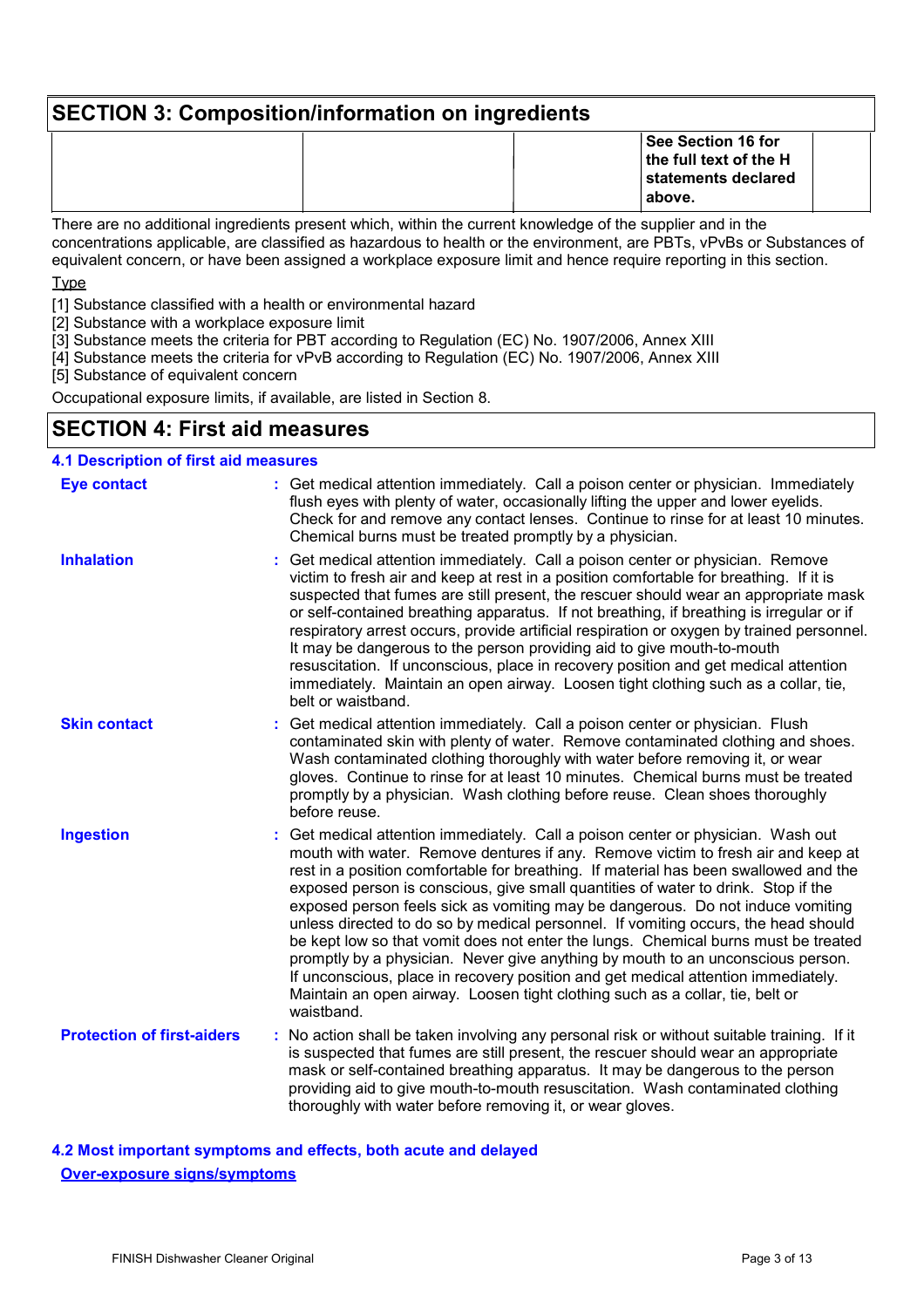## **SECTION 4: First aid measures**

| <b>Eye contact</b>         | : Adverse symptoms may include the following:<br>pain<br>watering<br>redness                                                   |
|----------------------------|--------------------------------------------------------------------------------------------------------------------------------|
| <b>Inhalation</b>          | : No specific data.                                                                                                            |
| <b>Skin contact</b>        | : Adverse symptoms may include the following:<br>pain or irritation<br>redness<br>blistering may occur                         |
| <b>Ingestion</b>           | : Adverse symptoms may include the following:<br>stomach pains                                                                 |
|                            | 4.3 Indication of any immediate medical attention and special treatment needed                                                 |
| <b>Notes to physician</b>  | : Treat symptomatically. Contact poison treatment specialist immediately if large<br>quantities have been ingested or inhaled. |
| <b>Specific treatments</b> | : No specific treatment.                                                                                                       |

## **SECTION 5: Firefighting measures**

| <b>5.1 Extinguishing media</b>                           |                                                                                                                                                                                                                                                                                                                                                                       |
|----------------------------------------------------------|-----------------------------------------------------------------------------------------------------------------------------------------------------------------------------------------------------------------------------------------------------------------------------------------------------------------------------------------------------------------------|
| <b>Suitable extinguishing</b><br>media                   | : Use an extinguishing agent suitable for the surrounding fire.                                                                                                                                                                                                                                                                                                       |
| <b>Unsuitable extinguishing</b><br>media                 | : None known.                                                                                                                                                                                                                                                                                                                                                         |
|                                                          | 5.2 Special hazards arising from the substance or mixture                                                                                                                                                                                                                                                                                                             |
| <b>Hazards from the</b><br>substance or mixture          | : In a fire or if heated, a pressure increase will occur and the container may burst.                                                                                                                                                                                                                                                                                 |
| <b>Hazardous thermal</b><br>decomposition products       | : Decomposition products may include the following materials:<br>carbon dioxide<br>carbon monoxide                                                                                                                                                                                                                                                                    |
| <b>5.3 Advice for firefighters</b>                       |                                                                                                                                                                                                                                                                                                                                                                       |
| <b>Special protective actions</b><br>for fire-fighters   | : Promptly isolate the scene by removing all persons from the vicinity of the incident if<br>there is a fire. No action shall be taken involving any personal risk or without<br>suitable training.                                                                                                                                                                   |
| <b>Special protective</b><br>equipment for fire-fighters | : Fire-fighters should wear appropriate protective equipment and self-contained<br>breathing apparatus (SCBA) with a full face-piece operated in positive pressure<br>mode. Clothing for fire-fighters (including helmets, protective boots and gloves)<br>conforming to European standard EN 469 will provide a basic level of protection for<br>chemical incidents. |

## **SECTION 6: Accidental release measures**

|                                | 6.1 Personal precautions, protective equipment and emergency procedures                                                                                                                                                                                                                                                                                                                                        |
|--------------------------------|----------------------------------------------------------------------------------------------------------------------------------------------------------------------------------------------------------------------------------------------------------------------------------------------------------------------------------------------------------------------------------------------------------------|
| For non-emergency<br>personnel | : No action shall be taken involving any personal risk or without suitable training.<br>Evacuate surrounding areas. Keep unnecessary and unprotected personnel from<br>entering. Do not touch or walk through spilt material. Do not breathe vapour or mist.<br>Provide adequate ventilation. Wear appropriate respirator when ventilation is<br>inadequate. Put on appropriate personal protective equipment. |
| For emergency responders :     | If specialised clothing is required to deal with the spillage, take note of any<br>information in Section 8 on suitable and unsuitable materials. See also the<br>information in "For non-emergency personnel".                                                                                                                                                                                                |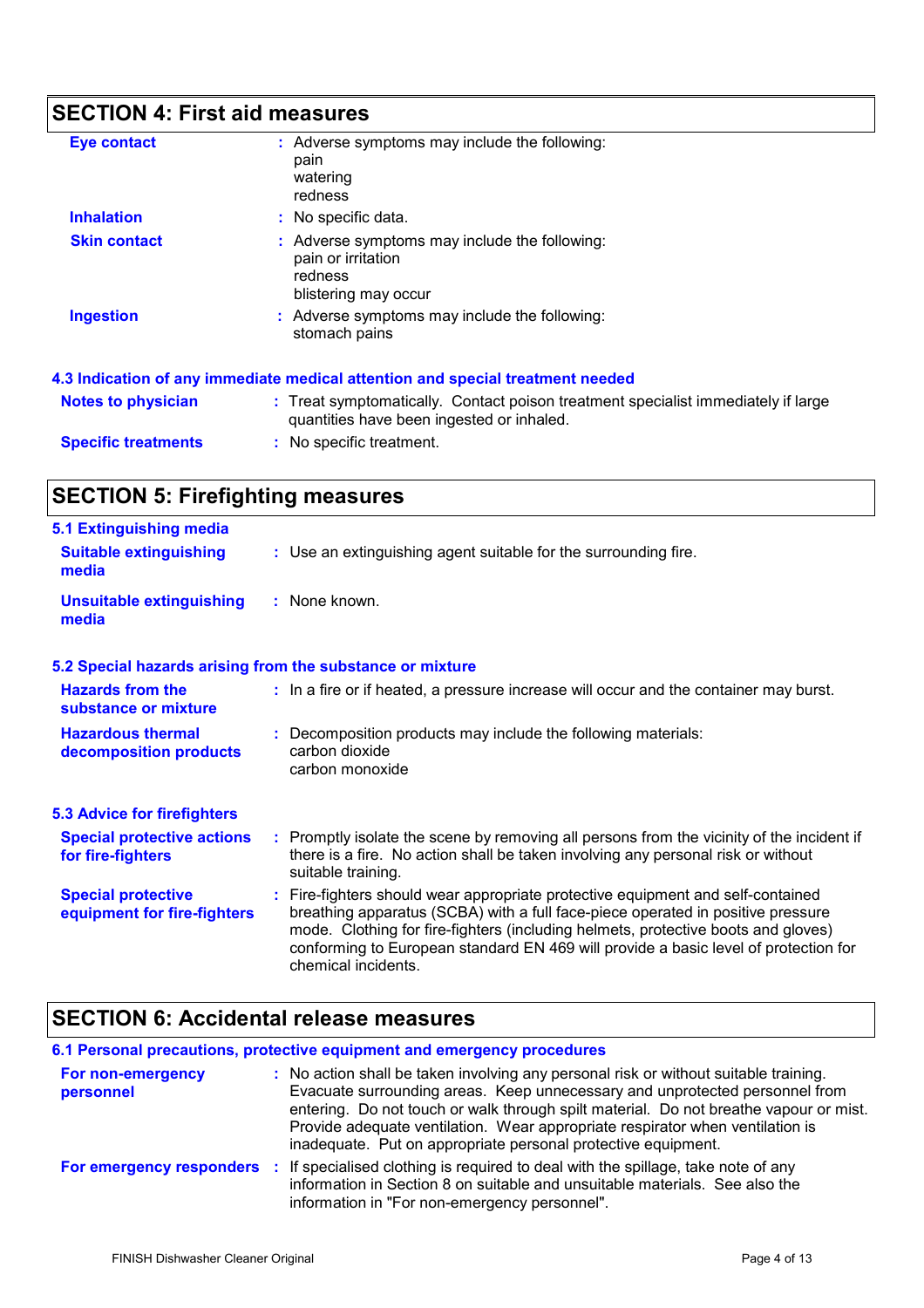### **SECTION 6: Accidental release measures**

| <b>6.2 Environmental</b><br>precautions          | : Avoid dispersal of spilt material and runoff and contact with soil, waterways, drains<br>and sewers. Inform the relevant authorities if the product has caused environmental<br>pollution (sewers, waterways, soil or air).                                                                                                                                                                                                                                                                                                                                                                     |
|--------------------------------------------------|---------------------------------------------------------------------------------------------------------------------------------------------------------------------------------------------------------------------------------------------------------------------------------------------------------------------------------------------------------------------------------------------------------------------------------------------------------------------------------------------------------------------------------------------------------------------------------------------------|
|                                                  | 6.3 Methods and material for containment and cleaning up                                                                                                                                                                                                                                                                                                                                                                                                                                                                                                                                          |
| <b>Small spill</b>                               | : Stop leak if without risk. Move containers from spill area. Dilute with water and mop<br>up if water-soluble. Alternatively, or if water-insoluble, absorb with an inert dry<br>material and place in an appropriate waste disposal container. Dispose of via a<br>licensed waste disposal contractor.                                                                                                                                                                                                                                                                                          |
| <b>Large spill</b>                               | : Stop leak if without risk. Move containers from spill area. Approach the release<br>from upwind. Prevent entry into sewers, water courses, basements or confined<br>areas. Wash spillages into an effluent treatment plant or proceed as follows.<br>Contain and collect spillage with non-combustible, absorbent material e.g. sand,<br>earth, vermiculite or diatomaceous earth and place in container for disposal<br>according to local regulations. Dispose of via a licensed waste disposal contractor.<br>Contaminated absorbent material may pose the same hazard as the spilt product. |
| <b>6.4 Reference to other</b><br><b>sections</b> | : See Section 1 for emergency contact information.<br>See Section 8 for information on appropriate personal protective equipment.<br>See Section 13 for additional waste treatment information.                                                                                                                                                                                                                                                                                                                                                                                                   |

### **SECTION 7: Handling and storage**

The information in this section contains generic advice and guidance. The list of Identified Uses in Section 1 should be consulted for any available use-specific information provided in the Exposure Scenario(s).

### **7.1 Precautions for safe handling**

| <b>Protective measures</b>                       | : Put on appropriate personal protective equipment (see Section 8). Do not get in<br>eyes or on skin or clothing. Do not breathe vapour or mist. Do not ingest. If during<br>normal use the material presents a respiratory hazard, use only with adequate<br>ventilation or wear appropriate respirator. Keep in the original container or an<br>approved alternative made from a compatible material, kept tightly closed when not<br>in use. Empty containers retain product residue and can be hazardous. Do not<br>reuse container. |
|--------------------------------------------------|------------------------------------------------------------------------------------------------------------------------------------------------------------------------------------------------------------------------------------------------------------------------------------------------------------------------------------------------------------------------------------------------------------------------------------------------------------------------------------------------------------------------------------------|
| <b>Advice on general</b><br>occupational hygiene | : Eating, drinking and smoking should be prohibited in areas where this material is<br>handled, stored and processed. Workers should wash hands and face before<br>eating, drinking and smoking. Remove contaminated clothing and protective<br>equipment before entering eating areas. See also Section 8 for additional<br>information on hygiene measures.                                                                                                                                                                            |

### **7.2 Conditions for safe storage, including any incompatibilities**

Do not store above the following temperature: 40°C (104°F). Store in accordance with local regulations. Store in original container protected from direct sunlight in a dry, cool and well-ventilated area, away from incompatible materials (see Section 10) and food and drink. Store locked up. Keep container tightly closed and sealed until ready for use. Containers that have been opened must be carefully resealed and kept upright to prevent leakage. Do not store in unlabelled containers. Use appropriate containment to avoid environmental contamination.

### **7.3 Specific end use(s)**

Washing and cleaning products (including solvent based products) Consumer uses

**Recommendations : Industrial sector specific : solutions**

: Not available.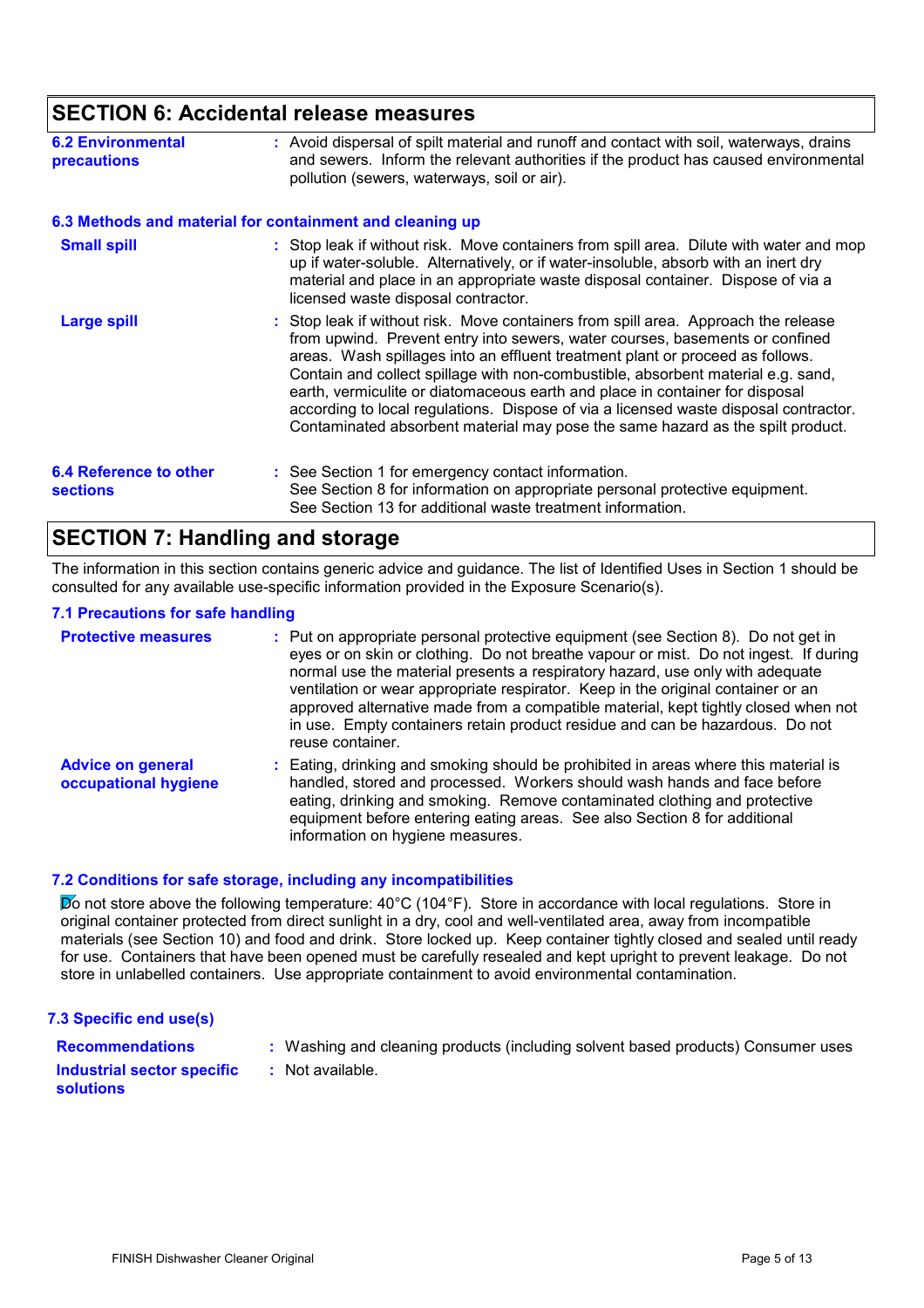## **SECTION 8: Exposure controls/personal protection**

The information in this section contains generic advice and guidance. Information is provided based on typical anticipated uses of the product. Additional measures might be required for bulk handling or other uses that could significantly increase worker exposure or environmental releases.

### **8.1 Control parameters**

### **Occupational exposure limits**

No exposure limit value known.

Recommended monitoring : If this product contains ingredients with exposure limits, personal, workplace **procedures** atmosphere or biological monitoring may be required to determine the effectiveness of the ventilation or other control measures and/or the necessity to use respiratory protective equipment. Reference should be made to monitoring standards, such as the following: European Standard EN 689 (Workplace atmospheres - Guidance for the assessment of exposure by inhalation to chemical agents for comparison with limit values and measurement strategy) European Standard EN 14042 (Workplace atmospheres - Guide for the application and use of procedures for the assessment of exposure to chemical and biological agents) European Standard EN 482 (Workplace atmospheres - General requirements for the performance of procedures for the measurement of chemical agents) Reference to national guidance documents for methods for the determination of hazardous substances will also be required.

### **DNELs/DMELs**

No DNELs/DMELs available.

### **PNECs**

| <b>Product/ingredient name</b> | <b>Compartment Detail</b>           | <b>Value</b>             | <b>Method Detail</b> |
|--------------------------------|-------------------------------------|--------------------------|----------------------|
| Citric acid                    | Fresh water<br>Fresh water sediment | 440 mg/l<br>$34.6$ mg/kg |                      |
|                                | Marine water sediment               | $3.46$ mg/kg             |                      |
|                                | Soil                                | $33.1 \text{ mg/kg}$     |                      |

### **8.2 Exposure controls**

| <b>Appropriate engineering</b><br><b>controls</b> | : If user operations generate dust, fumes, gas, vapour or mist, use process<br>enclosures, local exhaust ventilation or other engineering controls to keep worker<br>exposure to airborne contaminants below any recommended or statutory limits.                                                                                                                                                                                                                                                                                                                                                                         |
|---------------------------------------------------|---------------------------------------------------------------------------------------------------------------------------------------------------------------------------------------------------------------------------------------------------------------------------------------------------------------------------------------------------------------------------------------------------------------------------------------------------------------------------------------------------------------------------------------------------------------------------------------------------------------------------|
| <b>Individual protection measures</b>             |                                                                                                                                                                                                                                                                                                                                                                                                                                                                                                                                                                                                                           |
| <b>Hygiene measures</b>                           | : Wash hands, forearms and face thoroughly after handling chemical products,<br>before eating, smoking and using the lavatory and at the end of the working period.<br>Appropriate techniques should be used to remove potentially contaminated clothing.<br>Wash contaminated clothing before reusing. Ensure that eyewash stations and<br>safety showers are close to the workstation location.                                                                                                                                                                                                                         |
| <b>Eye/face protection</b>                        | : Safety eyewear complying with an approved standard should be used when a risk<br>assessment indicates this is necessary to avoid exposure to liquid splashes, mists,<br>gases or dusts. If contact is possible, the following protection should be worn,<br>unless the assessment indicates a higher degree of protection: chemical splash<br>goggles and/or face shield. If inhalation hazards exist, a full-face respirator may be<br>required instead.                                                                                                                                                               |
| <b>Skin protection</b>                            |                                                                                                                                                                                                                                                                                                                                                                                                                                                                                                                                                                                                                           |
| <b>Hand protection</b>                            | : Chemical-resistant, impervious gloves complying with an approved standard should<br>be worn at all times when handling chemical products if a risk assessment indicates<br>this is necessary. Considering the parameters specified by the glove manufacturer,<br>check during use that the gloves are still retaining their protective properties. It<br>should be noted that the time to breakthrough for any glove material may be<br>different for different glove manufacturers. In the case of mixtures, consisting of<br>several substances, the protection time of the gloves cannot be accurately<br>estimated. |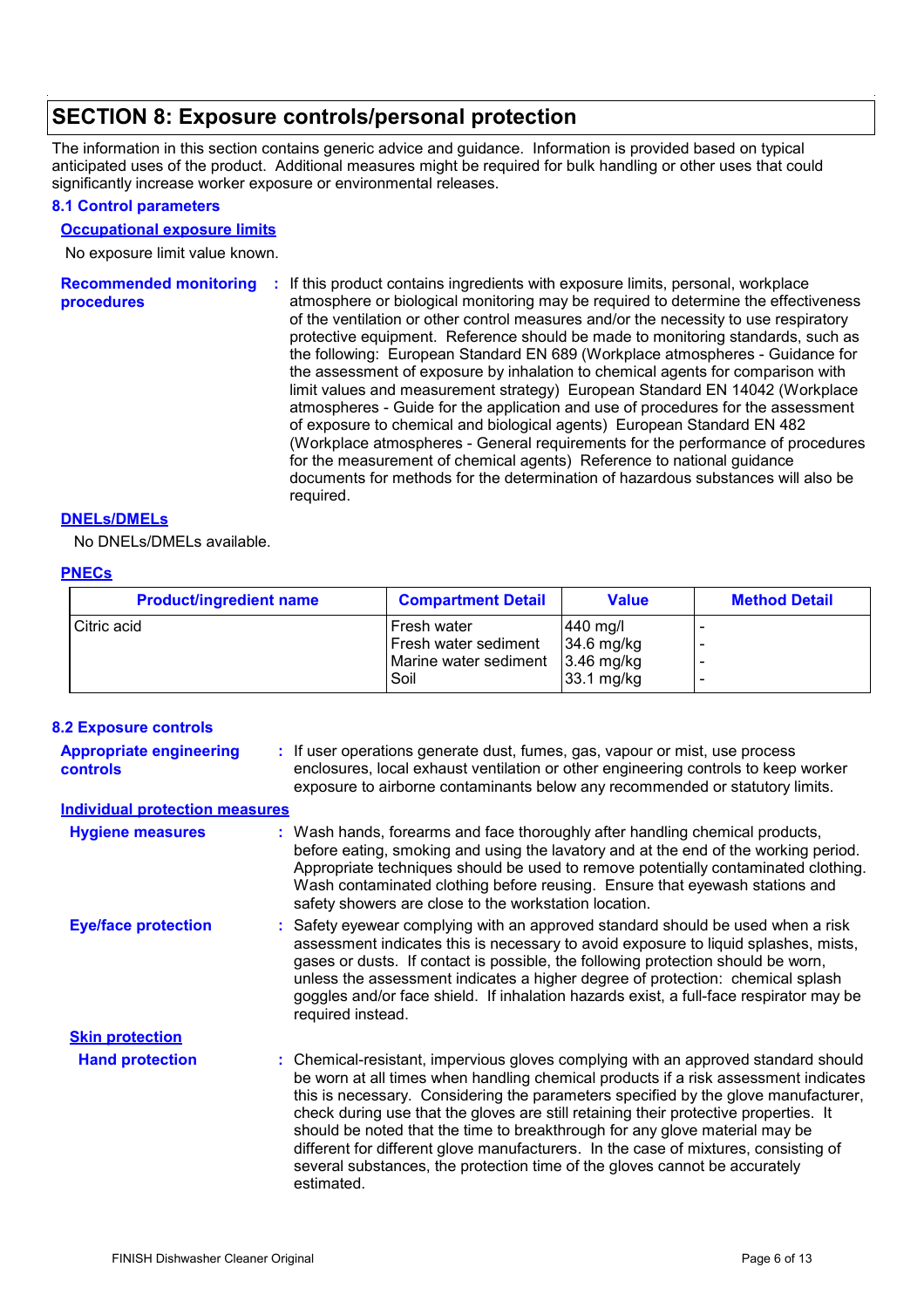## **SECTION 8: Exposure controls/personal protection**

| <b>Body protection</b>                    | : Personal protective equipment for the body should be selected based on the task<br>being performed and the risks involved and should be approved by a specialist<br>before handling this product.                                                                                                                             |
|-------------------------------------------|---------------------------------------------------------------------------------------------------------------------------------------------------------------------------------------------------------------------------------------------------------------------------------------------------------------------------------|
| <b>Other skin protection</b>              | : Appropriate footwear and any additional skin protection measures should be<br>selected based on the task being performed and the risks involved and should be<br>approved by a specialist before handling this product.                                                                                                       |
| <b>Respiratory protection</b>             | : Based on the hazard and potential for exposure, select a respirator that meets the<br>appropriate standard or certification. Respirators must be used according to a<br>respiratory protection program to ensure proper fitting, training, and other important<br>aspects of use.                                             |
| <b>Environmental exposure</b><br>controls | : Emissions from ventilation or work process equipment should be checked to<br>ensure they comply with the requirements of environmental protection legislation.<br>In some cases, fume scrubbers, filters or engineering modifications to the process<br>equipment will be necessary to reduce emissions to acceptable levels. |

## **SECTION 9: Physical and chemical properties**

| 9.1 Information on basic physical and chemical properties         |    |                                                       |
|-------------------------------------------------------------------|----|-------------------------------------------------------|
| <b>Appearance</b>                                                 |    |                                                       |
| <b>Physical state</b>                                             |    | : Liquid.                                             |
| <b>Colour</b>                                                     |    | : Blue. or Yellow. or Orange.                         |
| <b>Odour</b>                                                      |    | Characteristic.                                       |
| <b>Odour threshold</b>                                            |    | : Not available.                                      |
| pH                                                                |    | $: 1.5(100\%)$                                        |
| <b>Melting point/freezing point</b>                               |    | : Not available.                                      |
| <b>Initial boiling point and</b><br>boiling range                 |    | $:$ <100 $^{\circ}$ C                                 |
| <b>Flash point</b>                                                |    | $:$ Not available.                                    |
| <b>Evaporation rate</b>                                           | ÷. | Not available.                                        |
| <b>Flammability (solid, gas)</b>                                  |    | : Not available.                                      |
| <b>Burning time</b>                                               |    | : Not applicable.                                     |
| <b>Burning rate</b>                                               |    | Not applicable.                                       |
| <b>Upper/lower flammability or</b><br>explosive limits            |    | : Not available.                                      |
| <b>Vapour pressure</b>                                            |    | $:$ Not available.                                    |
| <b>Vapour density</b>                                             | t. | Not available.                                        |
| <b>Density</b>                                                    |    | 1.09 to 1.12 $g/cm^{3}$                               |
| <b>Solubility(ies)</b>                                            |    | : Not available.                                      |
| <b>Partition coefficient: n-octanol/: Not available.</b><br>water |    |                                                       |
| <b>Decomposition temperature</b>                                  |    | : Not available.                                      |
| <b>Viscosity</b>                                                  |    | : Not available.                                      |
| <b>Explosive properties</b>                                       |    | Not available.                                        |
| <b>Oxidising properties</b>                                       |    | : Not available.                                      |
| Acidic. Test [g NaOH/100g<br><b>Product1</b>                      |    | : 5.5; not corrosive: Confirmed by experimental data. |
| <b>Corrosivity Remarks</b>                                        |    | : Not available.                                      |
| 9.2 Other information                                             |    |                                                       |
| <b>Solubility in water</b>                                        |    | $:$ Not available.                                    |

No additional information.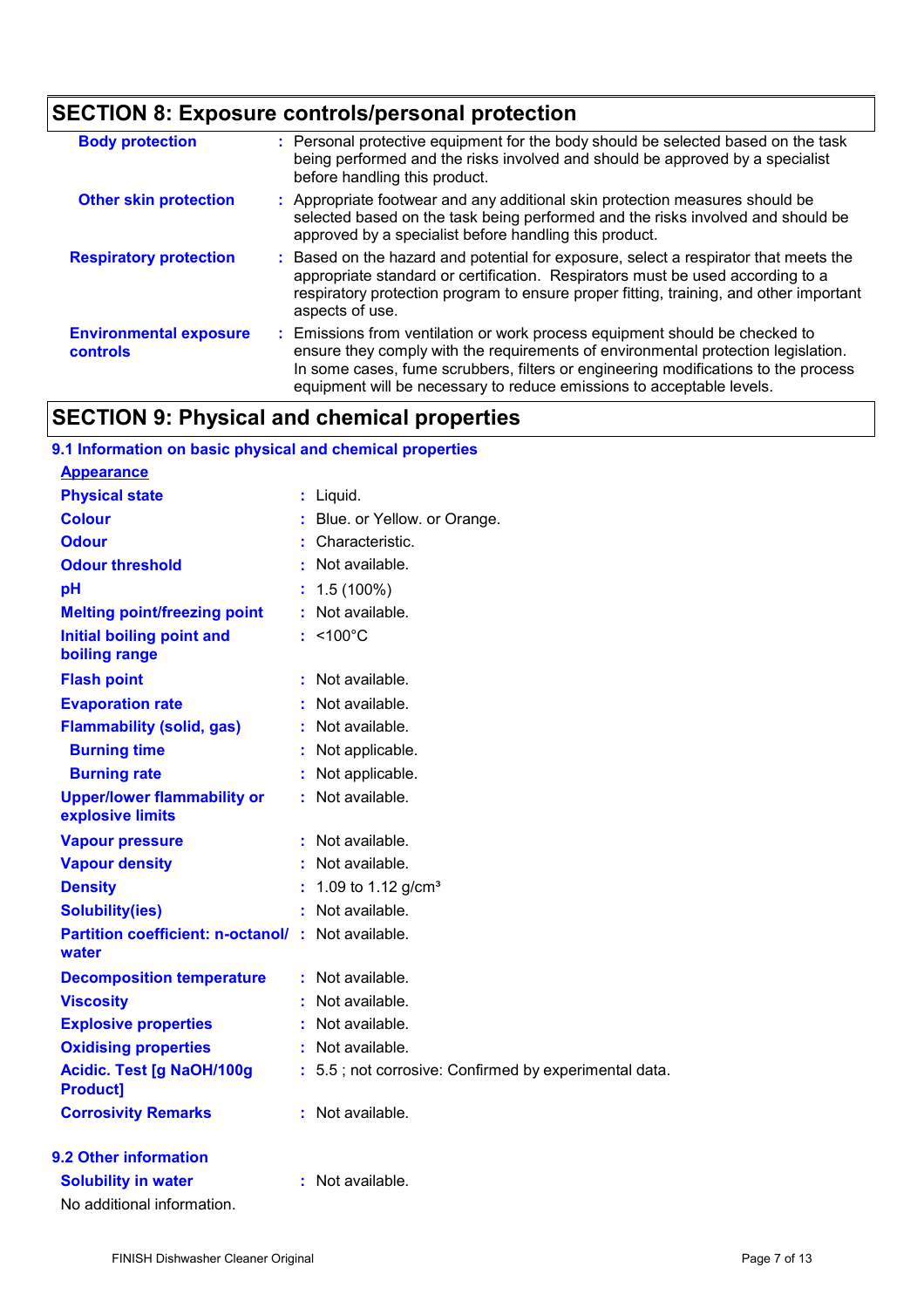| <b>SECTION 10: Stability and reactivity</b>       |                                                                                                           |  |
|---------------------------------------------------|-----------------------------------------------------------------------------------------------------------|--|
| <b>10.1 Reactivity</b>                            | : No specific test data related to reactivity available for this product or its ingredients.              |  |
| <b>10.2 Chemical stability</b>                    | : The product is stable.                                                                                  |  |
| <b>10.3 Possibility of</b><br>hazardous reactions | : Under normal conditions of storage and use, hazardous reactions will not occur.                         |  |
| <b>10.4 Conditions to avoid</b>                   | : No specific data.                                                                                       |  |
| 10.5 Incompatible materials                       | : No specific data.                                                                                       |  |
| <b>10.6 Hazardous</b><br>decomposition products   | : Under normal conditions of storage and use, hazardous decomposition products<br>should not be produced. |  |
| <b>Instability Conditions</b>                     | : Not available.                                                                                          |  |
| Instability temperature                           | : Not available.                                                                                          |  |

## **SECTION 11: Toxicological information**

### **11.1 Information on toxicological effects**

### **Acute toxicity**

| <b>Product/ingredient name</b>            | <b>Result</b>                         | <b>Species</b>       | <b>Dose</b>                       | <b>Exposure</b> |
|-------------------------------------------|---------------------------------------|----------------------|-----------------------------------|-----------------|
| citric acid<br>Isotridecanol, ethoxylated | ∟D50 Oral<br>LD50 Dermal<br>LD50 Oral | Rat<br>Rabbit<br>Rat | 3 g/kg<br>2001 mg/kg<br>500 mg/kg |                 |

## **Acute toxicity estimates**

**Conclusion/Summary :** Based on available data, the classification criteria are not met.

### Not available.

### **Irritation/Corrosion**

| <b>Product/ingredient name</b>                                                                          | <b>Result</b>                             | <b>Species</b> | <b>Score</b>             | <b>Exposure</b>                | <b>Observation</b> |
|---------------------------------------------------------------------------------------------------------|-------------------------------------------|----------------|--------------------------|--------------------------------|--------------------|
| Finish - Dual Phase -<br>l Dishwasher Cleaner<br>  0347178<br>$\lfloor$ _0347184_826753_<br>D0024562_17 | Skin - Irritant                           | In vitro       |                          |                                |                    |
|                                                                                                         | Eyes - Severe irritant                    | In vitro       |                          |                                |                    |
| citric acid                                                                                             | Eyes - Severe irritant                    | Rabbit         | $\overline{\phantom{0}}$ | 24 hours 750   -<br>Micrograms |                    |
|                                                                                                         | Skin - Mild irritant                      | Rabbit         |                          | 24 hours 500   -<br>milligrams |                    |
| Isotridecanol, ethoxylated                                                                              | Eyes - Cornea opacity                     | Rabbit         | 1.6                      | 72 hours 0.1<br>ImL            | 21 days            |
| <b>Skin</b>                                                                                             | Irritating to skin. On basis of test data |                |                          |                                |                    |

**Eyes :** Based on Calculation method: Causes serious eye damage.

**Respiratory :** Based on available data, the classification criteria are not met.

### **Sensitisation**

No known effect according to our database.

**Skin :** Based on available data, the classification criteria are not met. **Respiratory :** Based on available data, the classification criteria are not met.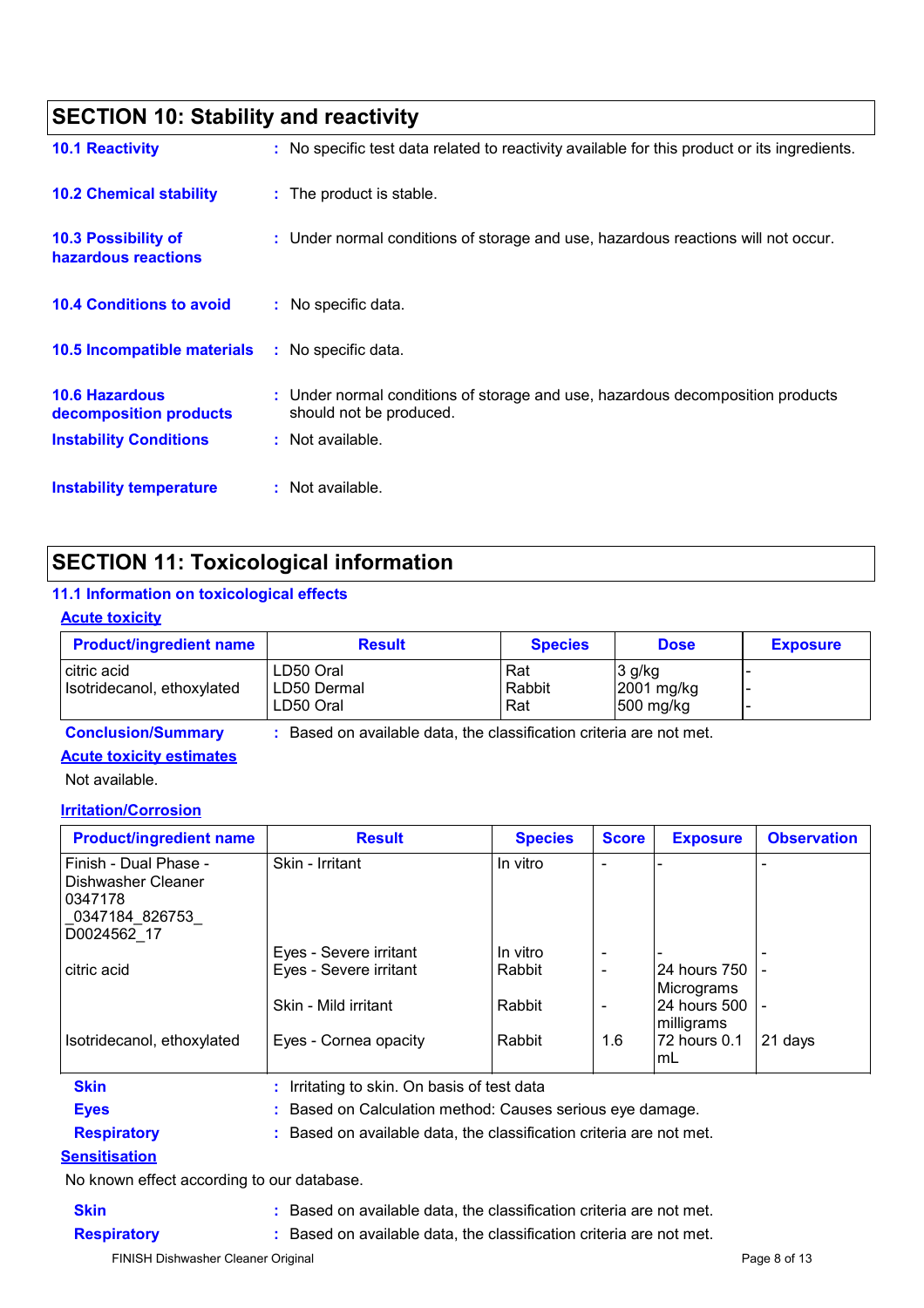## **SECTION 11: Toxicological information**

### **Mutagenicity**

No known effect according to our database.

**Conclusion/Summary :** Based on available data, the classification criteria are not met.

### **Carcinogenicity**

No known effect according to our database.

**Conclusion/Summary :** Based on available data, the classification criteria are not met.

### **Reproductive toxicity**

No known effect according to our database.

**Conclusion/Summary :** Based on available data, the classification criteria are not met.

### **Teratogenicity**

No known effect according to our database.

**Conclusion/Summary :** Based on available data, the classification criteria are not met.

### **Specific target organ toxicity (single exposure)**

No known effect according to our database.

**Specific target organ toxicity (repeated exposure)**

No known effect according to our database.

### **Aspiration hazard**

No known effect according to our database.

### **Potential acute health effects**

| Eye contact         | : Causes serious eye damage.                        |
|---------------------|-----------------------------------------------------|
| <b>Inhalation</b>   | : No known significant effects or critical hazards. |
| <b>Skin contact</b> | : Causes skin irritation.                           |
| <b>Ingestion</b>    | : No known significant effects or critical hazards. |

### **Symptoms related to the physical, chemical and toxicological characteristics**

| <b>Eye contact</b>  | : Adverse symptoms may include the following:<br>pain<br>watering<br>redness                           |
|---------------------|--------------------------------------------------------------------------------------------------------|
| <b>Inhalation</b>   | : No specific data.                                                                                    |
| <b>Skin contact</b> | : Adverse symptoms may include the following:<br>pain or irritation<br>redness<br>blistering may occur |
| <b>Ingestion</b>    | : Adverse symptoms may include the following:<br>stomach pains                                         |

| : Not available.                                  |
|---------------------------------------------------|
|                                                   |
| <b>Potential delayed effects : Not available.</b> |
|                                                   |
| : Not available.                                  |
| <b>Potential delayed effects : Not available.</b> |
|                                                   |

FINISH Dishwasher Cleaner Original Page 9 of 13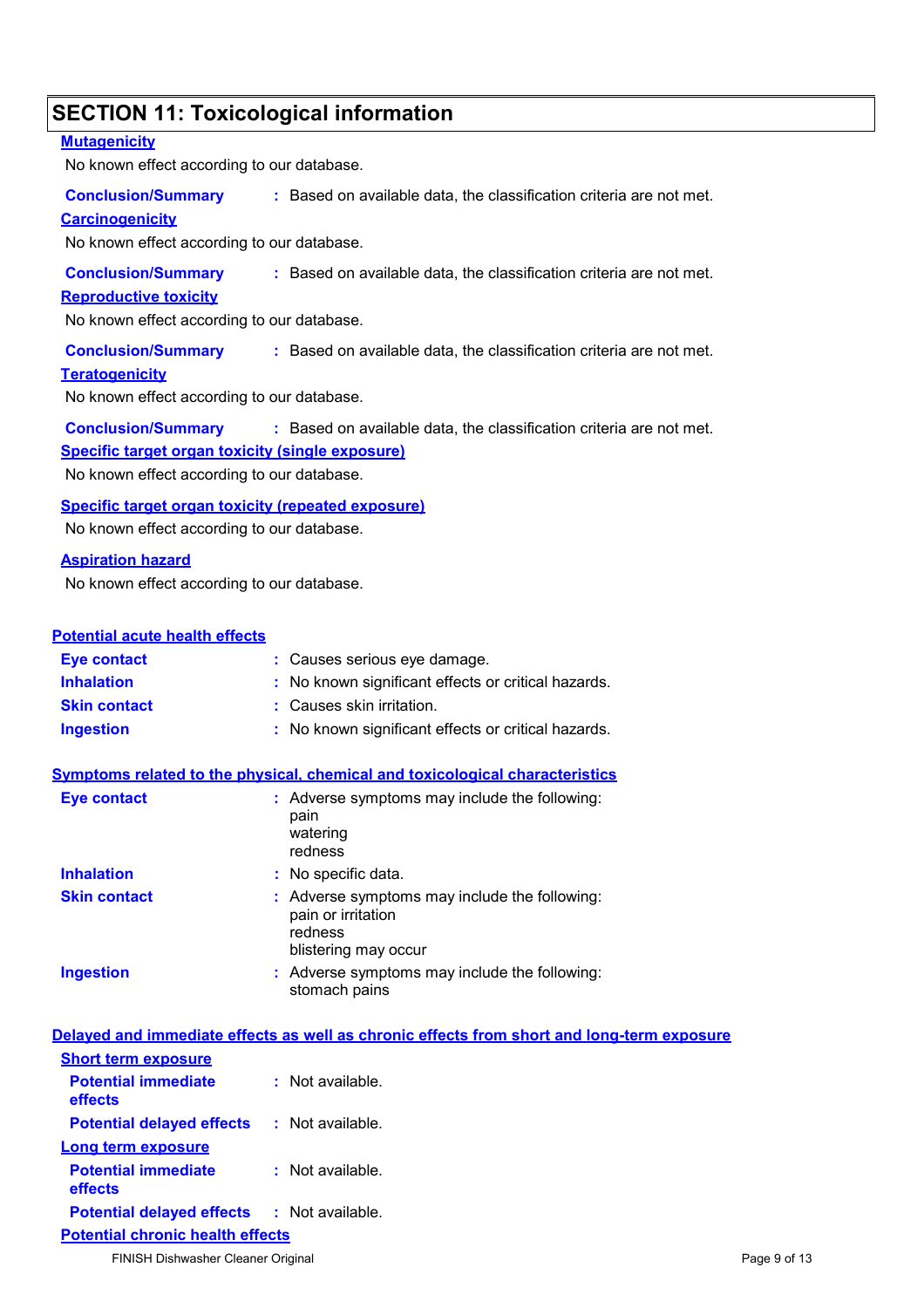## **SECTION 11: Toxicological information**

Not available.

| <b>Conclusion/Summary</b><br><b>General</b><br><b>Carcinogenicity</b><br><b>Mutagenicity</b><br><b>Teratogenicity</b> | : Based on available data, the classification criteria are not met.<br>: No known significant effects or critical hazards.<br>: No known significant effects or critical hazards.<br>: No known significant effects or critical hazards.<br>: No known significant effects or critical hazards.<br>: No known significant effects or critical hazards. |
|-----------------------------------------------------------------------------------------------------------------------|--------------------------------------------------------------------------------------------------------------------------------------------------------------------------------------------------------------------------------------------------------------------------------------------------------------------------------------------------------|
| <b>Developmental effects</b><br><b>Fertility effects</b>                                                              | : No known significant effects or critical hazards.                                                                                                                                                                                                                                                                                                    |

**Other information :** Not available.

## **SECTION 12: Ecological information**

### **12.1 Toxicity**

| <b>Product/ingredient name</b> | <b>Result</b>                       | <b>Species</b>                             | <b>Exposure</b> |
|--------------------------------|-------------------------------------|--------------------------------------------|-----------------|
| citric acid                    | Acute LC50 160000 µg/l Marine water | Crustaceans - Carcinus<br>l maenas - Adult | I48 hours       |

### **12.2 Persistence and degradability**

The surfactant(s) contained in this preparation complies(comply) with the biodegradability criteria as laid down in Regulation (EC) No.648/2004 on detergents. Data to support this assertion are held at the disposal of the competent authorities of the Member States and will be made available to them, at their direct request or at the request of a detergent manufacturer.

No known effect according to our database.

### **12.3 Bioaccumulative potential**

| <b>Product/ingredient name</b> | $\mathsf{LocP}_\mathsf{ow}$            | <b>BCF</b> | <b>Potential</b> |
|--------------------------------|----------------------------------------|------------|------------------|
| citric acid                    | 1 O<br>1.0<br>$\overline{\phantom{0}}$ |            | <b>I</b> ow      |

| <b>12.4 Mobility in soil</b>                            |                   |
|---------------------------------------------------------|-------------------|
| <b>Soil/water partition</b><br><b>coefficient (Koc)</b> | : Not available.  |
| <b>Mobility</b>                                         | : Not available.  |
| 12.5 Results of PBT and vPvB assessment                 |                   |
| <b>PBT</b>                                              | : Not applicable. |
| <b>vPvB</b>                                             | : Not applicable. |
|                                                         |                   |

**12.6 Other adverse effects** : No known significant effects or critical hazards.

### **SECTION 13: Disposal considerations**

The information in this section contains generic advice and guidance. The list of Identified Uses in Section 1 should be consulted for any available use-specific information provided in the Exposure Scenario(s).

### **13.1 Waste treatment methods**

**Product**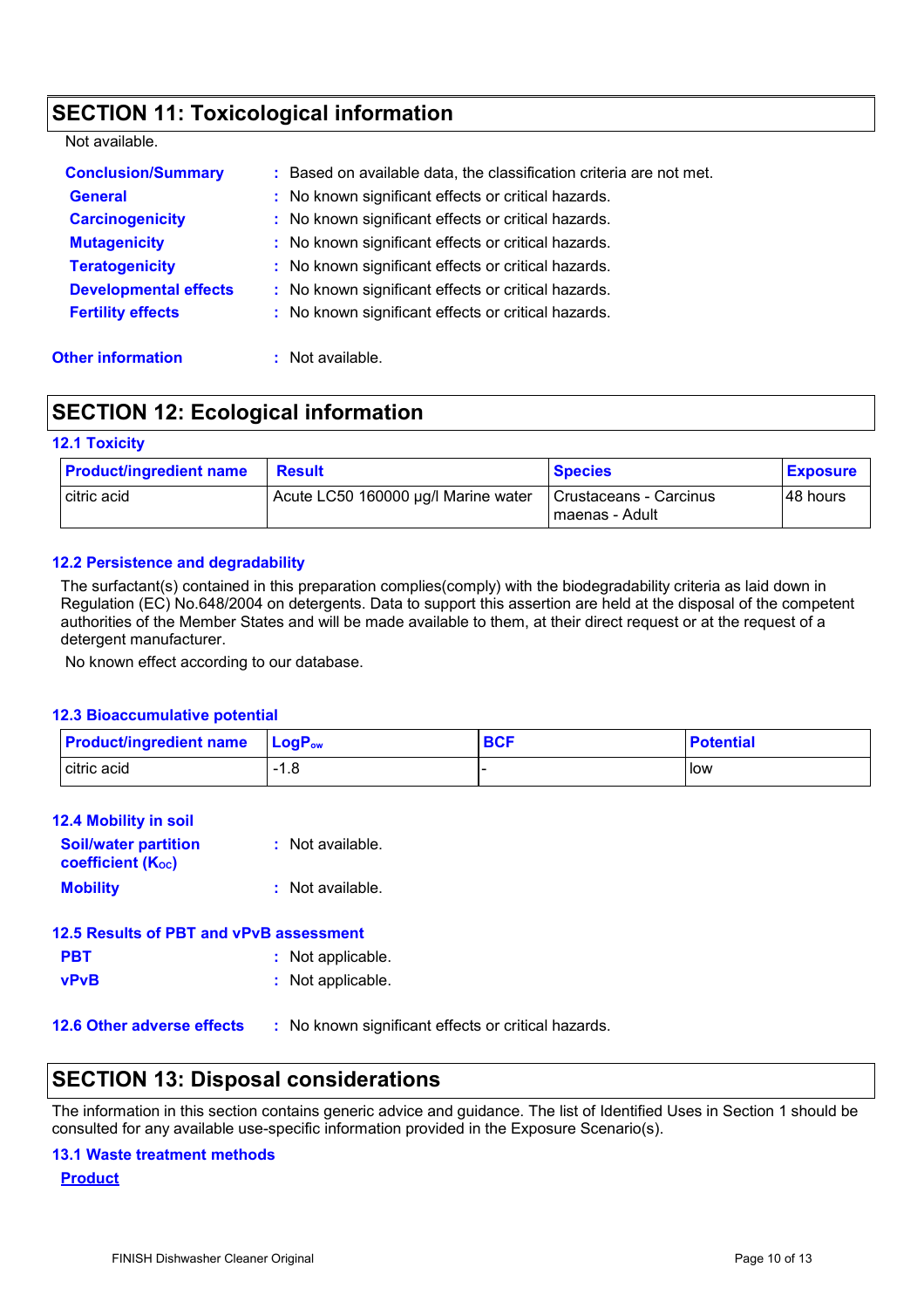## **SECTION 13: Disposal considerations**

| <b>Methods of disposal</b>            | The generation of waste should be avoided or minimised wherever possible.<br>Disposal of this product, solutions and any by-products should at all times comply<br>with the requirements of environmental protection and waste disposal legislation<br>and any regional local authority requirements. Dispose of surplus and non-<br>recyclable products via a licensed waste disposal contractor. Waste should not be<br>disposed of untreated to the sewer unless fully compliant with the requirements of<br>all authorities with jurisdiction. |  |
|---------------------------------------|----------------------------------------------------------------------------------------------------------------------------------------------------------------------------------------------------------------------------------------------------------------------------------------------------------------------------------------------------------------------------------------------------------------------------------------------------------------------------------------------------------------------------------------------------|--|
| <b>Hazardous waste</b>                | $:$ Yes.                                                                                                                                                                                                                                                                                                                                                                                                                                                                                                                                           |  |
| <b>European waste cataloque (EWC)</b> |                                                                                                                                                                                                                                                                                                                                                                                                                                                                                                                                                    |  |
| <b>Waste code</b>                     | <b>Waste designation</b>                                                                                                                                                                                                                                                                                                                                                                                                                                                                                                                           |  |
| 20 01 29*                             | detergents containing hazardous substances                                                                                                                                                                                                                                                                                                                                                                                                                                                                                                         |  |
| <b>Packaging</b>                      |                                                                                                                                                                                                                                                                                                                                                                                                                                                                                                                                                    |  |
| <b>Methods of disposal</b>            | : The generation of waste should be avoided or minimised wherever possible. Waste<br>packaging should be recycled. Incineration or landfill should only be considered<br>when recycling is not feasible.                                                                                                                                                                                                                                                                                                                                           |  |
| <b>Special precautions</b>            | : This material and its container must be disposed of in a safe way. Care should be<br>taken when handling emptied containers that have not been cleaned or rinsed out.<br>Empty containers or liners may retain some product residues. Avoid dispersal of<br>spilt material and runoff and contact with soil, waterways, drains and sewers.                                                                                                                                                                                                       |  |

## **SECTION 14: Transport information**

For long distance transport of bulk material or shrunk pallet take into consideration sections 7 and 10.

|                                           | <b>ADR/RID</b>       | <b>ADN</b>           | <b>IMDG</b>            | <b>IATA</b>            |
|-------------------------------------------|----------------------|----------------------|------------------------|------------------------|
| 14.1 UN number                            | <b>Mot Regulated</b> | <b>Not Regulated</b> | <b>Mot Regulated</b>   | <b>Not Regulated</b>   |
| 14.2 UN proper<br>shipping name           | Mot applicable.      | Mot applicable.      | <b>Not applicable.</b> | <b>Not applicable.</b> |
| <b>14.3 Transport</b><br>hazard class(es) | Mot applicable.      | Mot applicable.      | Mot applicable.        | <b>Not applicable.</b> |
| 14.4 Packing<br>group                     |                      |                      |                        |                        |
| 14.5<br><b>Environmental</b><br>hazards   | No.                  | No.                  | No.                    | No.                    |
| <b>Additional</b><br>information          |                      |                      |                        |                        |

**14.6 Special precautions for :**  $\overline{V}$ 

**user**

### **SECTION 15: Regulatory information**

**15.1 Safety, health and environmental regulations/legislation specific for the substance or mixture EU Regulation (EC) No. 1907/2006 (REACH)**

### **Annex XIV - List of substances subject to authorisation**

**Annex XIV**

None of the components are listed.

**Substances of very high concern**

None of the components are listed.

FINISH Dishwasher Cleaner Original **Page 11 of 13** Page 11 of 13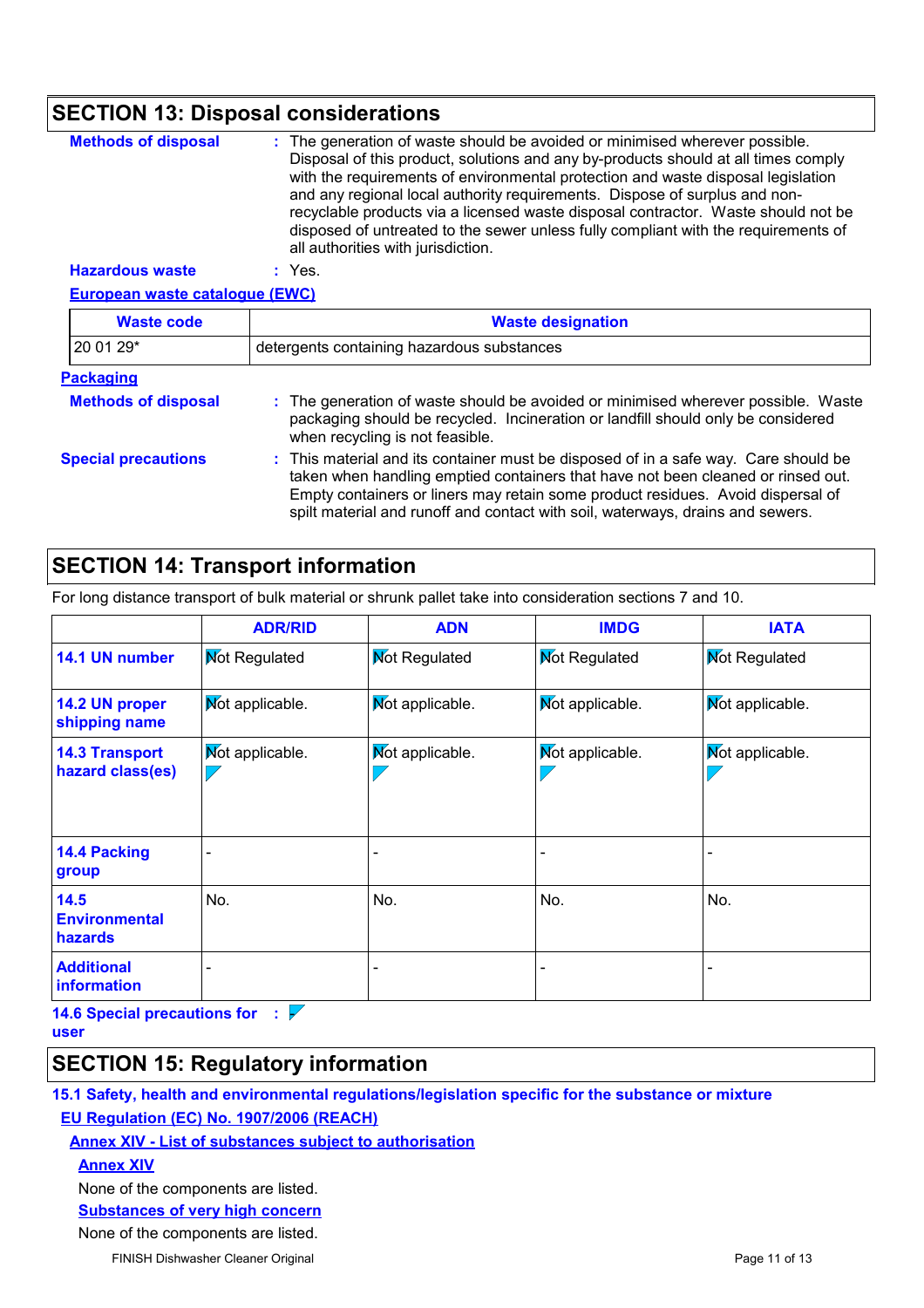## **SECTION 15: Regulatory information**

| <b>Annex XVII - Restrictions</b><br>on the manufacture,<br>placing on the market<br>and use of certain<br>dangerous substances,<br>mixtures and articles | : None                                   |
|----------------------------------------------------------------------------------------------------------------------------------------------------------|------------------------------------------|
| <b>Other EU regulations</b>                                                                                                                              |                                          |
| <b>Europe inventory</b>                                                                                                                                  | : All components are listed or exempted. |
| Ozone depleting substances (1005/2009/EU)<br>Not listed.                                                                                                 |                                          |
| <b>Prior Informed Consent (PIC) (649/2012/EU)</b><br>Not listed.                                                                                         |                                          |
| <b>Seveso Directive</b><br>This product is not controlled under the Seveso Directive.                                                                    |                                          |

**15.2 Chemical safety assessment**

| . Mo Chemical Safety Assessment has been carried out. |  |
|-------------------------------------------------------|--|
|-------------------------------------------------------|--|

**SECTION 16: Other information**

| <b>ISECTION 16: Other Information</b>                                 |
|-----------------------------------------------------------------------|
| Indicates information that has changed from previously issued version |

|                          | <u> 11 INCRES INCHINATION TRAFIAS CHANGED INCHINE DIEVIOUSLY ISSUED VERSION.</u> |
|--------------------------|----------------------------------------------------------------------------------|
| <b>Abbreviations and</b> | $\therefore$ ATE = Acute Toxicity Estimate                                       |
| acronyms                 | CLP = Classification, Labelling and Packaging Regulation [Regulation (EC) No.    |
|                          | 1272/2008]                                                                       |
|                          | DMEL = Derived Minimal Effect Level                                              |
|                          | DNEL = Derived No Effect Level                                                   |
|                          | EUH statement = CLP-specific Hazard statement                                    |
|                          | PBT = Persistent, Bioaccumulative and Toxic                                      |
|                          | PNEC = Predicted No Effect Concentration                                         |
|                          | <b>RRN = REACH Registration Number</b>                                           |
|                          | vPvB = Very Persistent and Very Bioaccumulative                                  |

**Procedure used to derive the classification according to Regulation (EC) No. 1272/2008 [CLP/GHS]**

| <b>Classification</b> | <b>Justification</b>    |
|-----------------------|-------------------------|
| Skin Irrit. 2, H315   | l On basis of test data |
| Eye Dam. 1, H318      | On basis of test data   |

### **Full text of abbreviated H statements**

| H302 | Harmful if swallowed.          |
|------|--------------------------------|
| H315 | Causes skin irritation.        |
| H318 | Causes serious eye damage.     |
| H319 | Causes serious eye irritation. |

### **Full text of classifications [CLP/GHS]**

| Acute Tox. 4, H302  | ACUTE TOXICITY (oral) - Category 4             |
|---------------------|------------------------------------------------|
| Eye Dam. 1, H318    | SERIOUS EYE DAMAGE/EYE IRRITATION - Category 1 |
| Eye Irrit. 2, H319  | SERIOUS EYE DAMAGE/EYE IRRITATION - Category 2 |
| Skin Irrit. 2, H315 | <b>SKIN CORROSION/IRRITATION - Category 2</b>  |